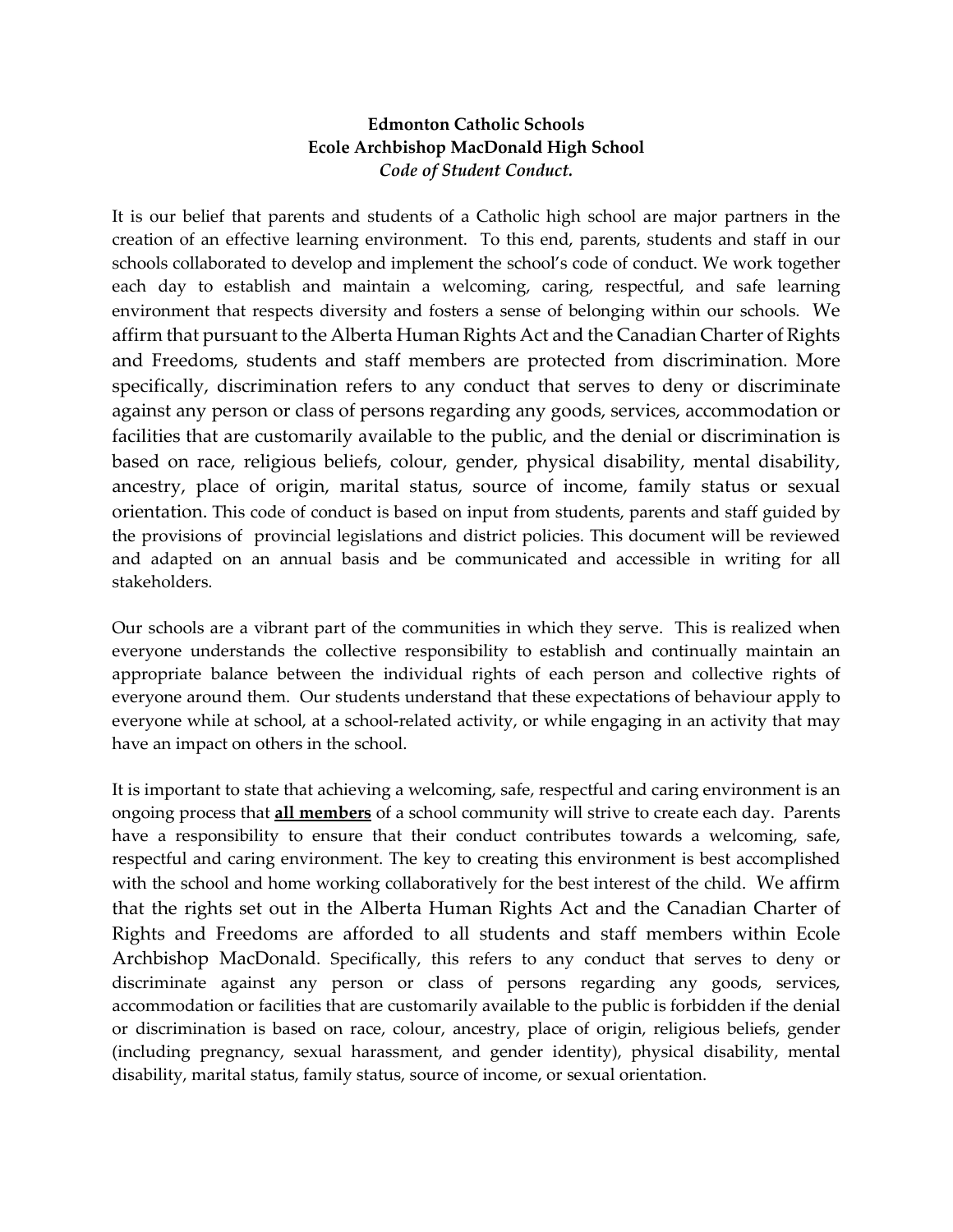### **Acceptable Behaviour**

Students are expected to contribute to the positive nature of the school by acting in a mature manner. The atmosphere we create is suitable for motivated, independent people who want to further themselves by taking advantage of the educational opportunities we offer. Students are expected to follow at all times the behaviours outlined below which are modeled on a daily basis by our staff. The statements below are not an exhaustive list:

- Respect yourself and the rights of others in the school.
- Make sure your conduct contributes to a welcoming, caring, respectful and safe learning environment in the school that respects the diversity and fosters a sense of belonging of others in your school.
- Refrain from, report and refuse to tolerate bullying or bullying behaviour, that occurs within the school building, during the school day or by electronically means.
- Inform an adult you trust in a timely manner of incidents of bullying, harassment, intimidation or other safety concerns in the school.
- Act in ways that honours and appropriately represents you and your school.
- Attend school regularly and punctually.
- Be ready to learn and actively engage in and diligently pursue your education.
- Know and comply with the rules of your school.
- Cooperate with all school staff.
- Be accountable for your behaviour to your teachers and other school staff.
- Contribute positively to your school and your community.

# **Unacceptable Behaviour**

It is the expectation of our schools that students understand and fully comply with Section 12 of the Alberta School Act. The Act clearly states that students must realize that they will be held accountable for unacceptable conduct whether the behaviours occur within the school building, school day or by electronically means. While school staff are not able to control what students do outside of school, where that behaviour spills into the school environment, there may be consequences for that behaviour.

# **Consequences of Unacceptable Behaviour.**

Students must be aware that failure to comply with Section 12 of the Alberta School Act may lead to consequences for that student(s). Identified unacceptable behaviour will take into account the student's age, maturity, discipline history and individual circumstances. The specific circumstances of any situation will be investigated fully and an appropriate consequence will be applied to each situation. The full range of possible consequences (i.e. reparations, community service, suspensions, and/or expulsions) will be communicated to affected students deemed to be participating in unacceptable behaviour. As per section 24 of the Alberta School Act, severe breaches of conduct can lead to suspension, with the final decision of any disciplinary action resting with the principal or designate of the school. In cases of extreme behaviours, the student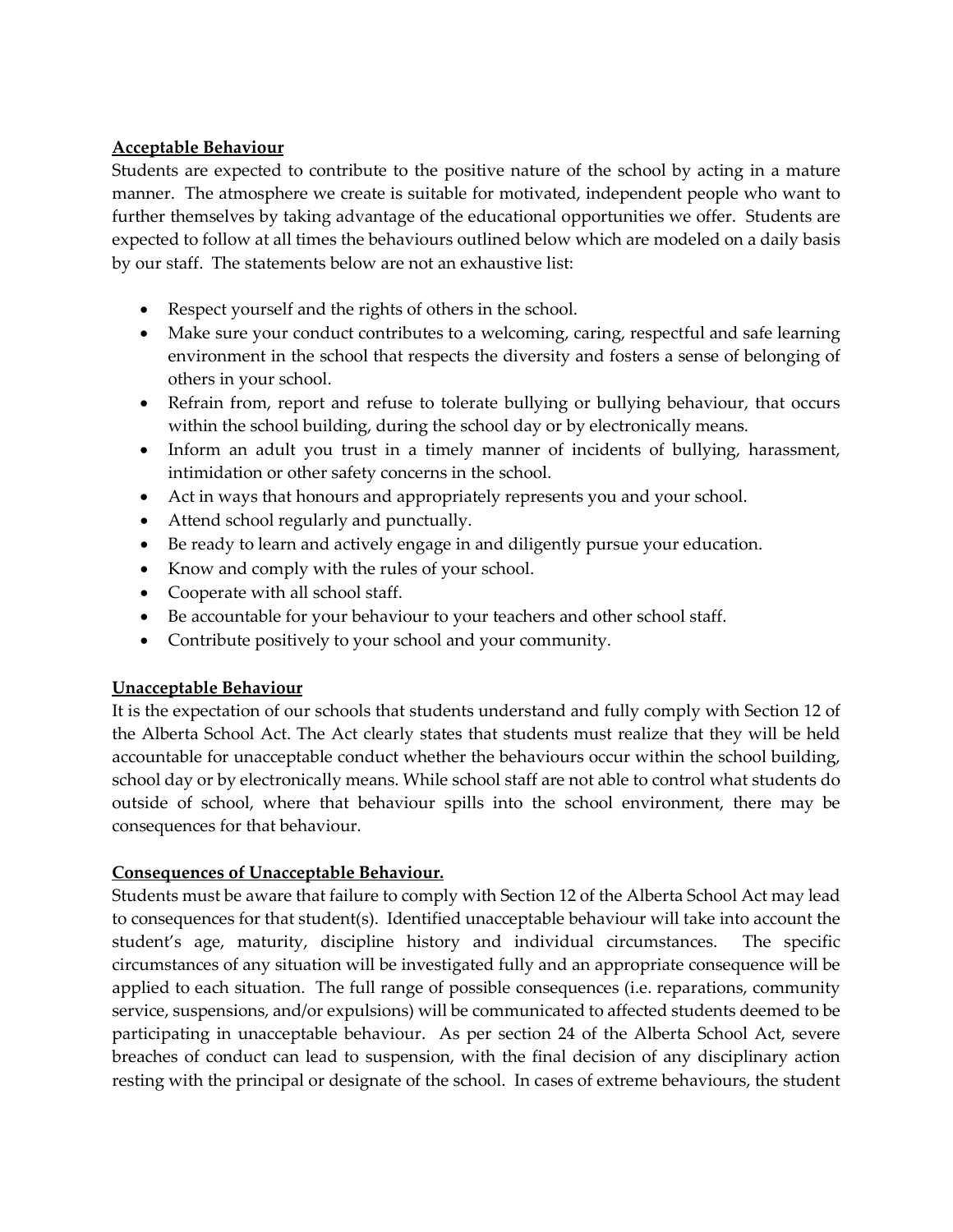may be recommended by the principal to Edmonton Catholic District School Operations for expulsion from the school and/or district as per section 25 of the Alberta school Act.

### **Supports for Students**

Our students' ongoing success in their educational path is our primary concern. In order to support this on an ongoing basis appropriate supports will be provided to students impacted by inappropriate behaviour and to those students who engage in inappropriate behaviour. There are many support mechanisms available to students at each of our schools, these include:

\_\_\_\_\_\_\_\_\_\_\_\_\_\_\_\_\_\_\_\_\_\_\_\_\_\_\_\_\_\_\_\_\_\_\_\_\_\_\_\_\_\_\_\_\_\_\_\_\_\_\_\_\_\_\_\_\_\_\_\_\_\_\_\_\_\_\_\_\_\_\_\_\_\_\_\_\_\_\_\_\_\_\_\_\_

- Support from our student services department. (i.e counsellors)
- Personalized learning program.
- Peer tutoring/mentoring
- Ongoing connection and coordination from site administration.
- Connecting with the Grad Coach / Learning Coach

**School Act -** Section 12

A student shall conduct himself or herself so as to reasonably

comply with the following code of conduct:

(a) be diligent in pursuing the student's studies;

(b) attend school regularly and punctually;

(c) co-operate fully with everyone authorized by the board to

provide education programs and other services;

(d) comply with the rules of the school;

(e) account to the student's teachers for the student's conduct;

(f) respect the rights of others;

(g) ensure that the student's conduct contributes to a

welcoming, caring, respectful and safe learning

environment that respects diversity and fosters a sense of belonging;

(h) refrain from, report and not tolerate bullying or bullying behaviour directed toward others in the school, whether or not it occurs within the school building, during the school day or by electronic means;

i)positively contribute to the student's school and community.

# **Suspension-** Section 24

(1) A teacher or a principal may suspend a student in accordance with subsection (2) or (3) if in the opinion of the teacher or principal

(a) the student has failed to comply with section 12,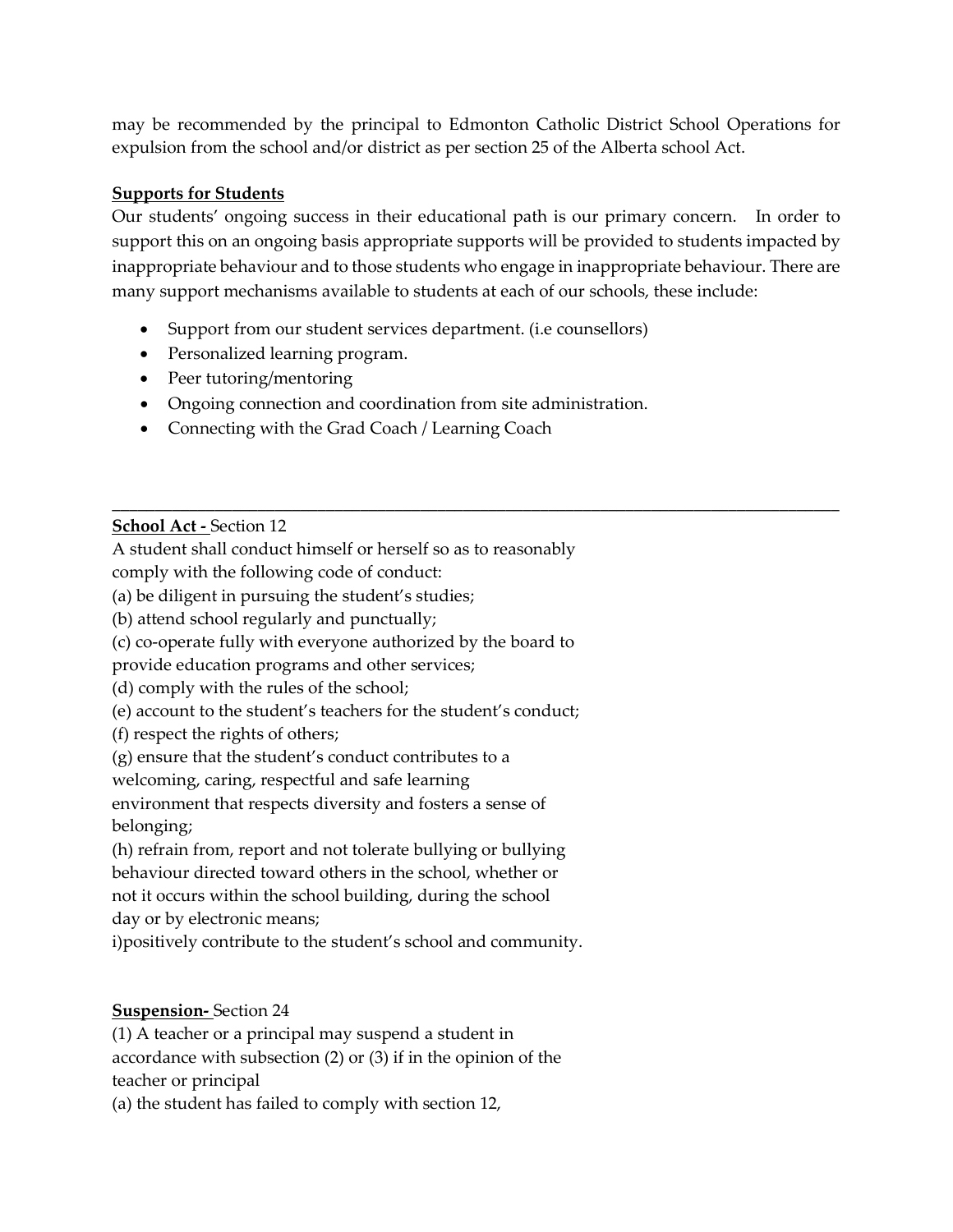(b) the student has failed to comply with the code of conduct established under section 45.1(2), or

(c) the student's conduct, whether or not the conduct occurs within the school building or during the school day, is injurious to the physical or mental well-being of others in the school.

(2) A teacher may suspend a student from one class period.

(3) A principal may suspend a student

(a) from school,

(b) from one or more class periods, courses or education

programs, or

(c) from riding in a school bus.

(4) A principal may reinstate a student suspended under subsection (2) or (3).

(5) When a student is suspended under subsection (3), the principal shall

(a) forthwith inform the student's parent of the suspension,

(b) report in writing to the student's parent all the

circumstances respecting the suspension, and

(c) if requested, provide an opportunity to meet with the

student's parent, and the student if the student is 16 years

of age or older, to discuss the reasonableness of the

suspension.

(6) If the student is not to be reinstated within 5 school days after the date of the suspension, the principal shall

(a) forthwith inform the board of the suspension, and

(b) report in writing to the board all the circumstances

respecting the suspension and the principal's recommendations,

and the student remains suspended until the board has made a decision under subsection (8).

(7) The principal may recommend that the board expel the student if

(a) the student has displayed an attitude of wilful, blatant and repeated refusal to comply with section 12,

(b) the student has displayed an attitude of wilful, blatant and repeated refusal to comply with the code of conduct established under section 45.1(2), or

(c) the student's conduct, whether or not the conduct occurs within the school building or during the school day, is injurious to the physical or mental well-being of others in the school.

(8) The board shall within 10 school days after the date of the